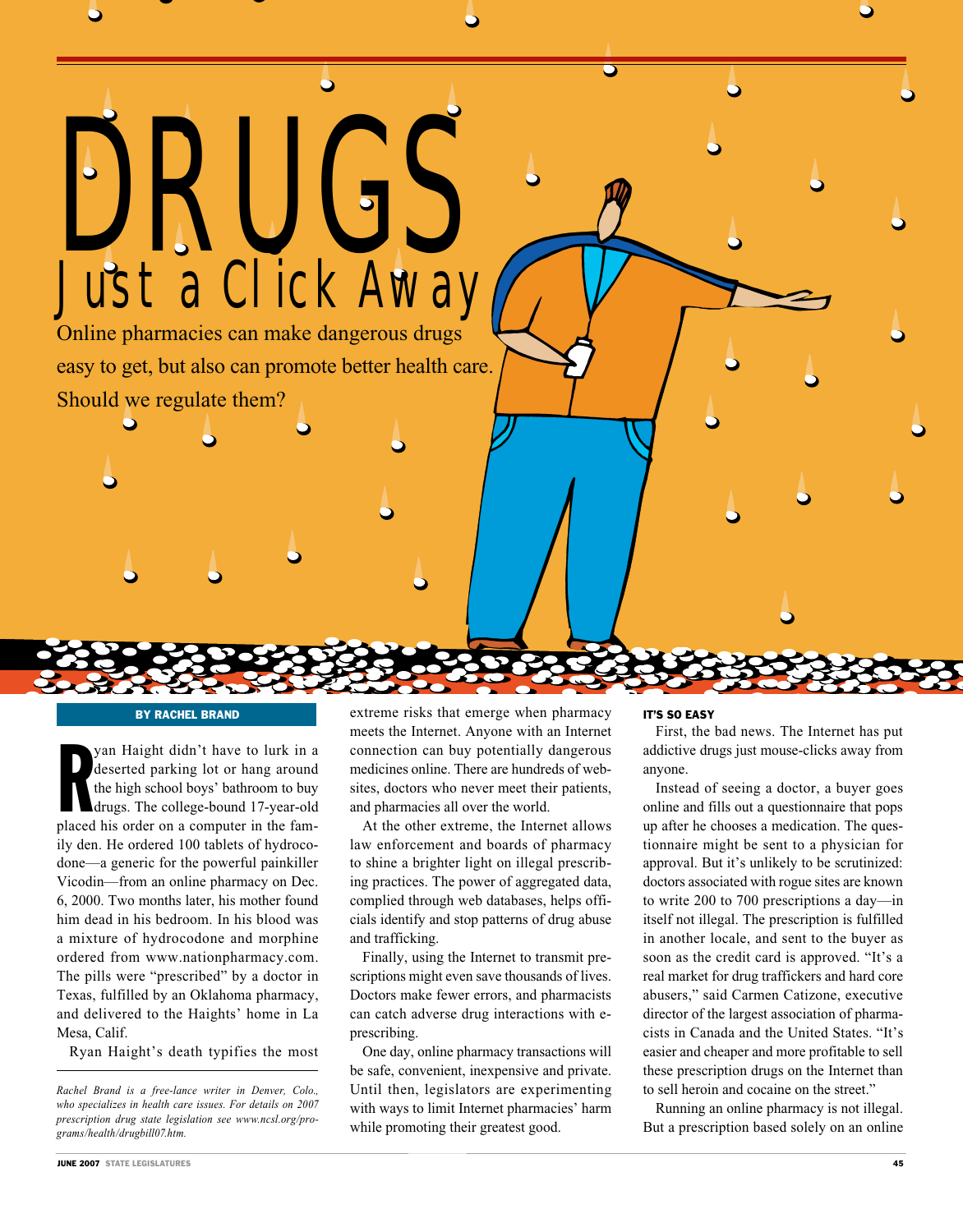federal Drug Enforcement Administration. And the distribution of controlled substances or dangerous pharmaceuticals without a valid prescription is illegal.

Yet the borderless nature of online pharmacies makes it easy for rogue operators to stay a step ahead of the law. Poorly funded state pharmacy and medical boards have trouble keeping up.

In an effort to crack down locally, about a third of states have amended their medical practice acts to require a physical examination as part of a legitimate online doctorpatient relationship.

Other states put the responsibility on pharmacists to verify that an Internet prescription was written pursuant to a valid patient-prescriber relationship. Kentucky is among the states that require online pharmacies to be registered with the Verified Internet Pharmacy Practice Sites program, a product of the National Association of Boards of Pharmacies. Only 12 pharmacies nationwide have won the accreditation, which includes an on-site inspection, verification of licensure, and a review of the Web site.

# THE GOOD SIDE

Some think these special rules for Internet commerce may discourage the development of more efficient medical care.

Consider this case: A patient wants a prescription for Viagra. His doctor is out of town. Can he explain his need to a covering physician and get a prescription? Or must he now get a physical? Perhaps the covering physician isn't required to perform an examination and simply reviews the patient's records to rule out dangerous side effects. Why can't a doctor at an online pharmacy perform that same record review, and prescribe the same drug?

"Face to face is an abused requirement," said John Bick, a professor of Internet law at Rutgers Law School. "It sounds good; it's easy to explain, but it's political medicine."

An Arizona-based pharmacy exemplifies what it calls a legitimate Internet pharmacy. KwikMed sells "lifestyle" drugs such as Viagra, Cialis and Propecia. Its representatives say their sophisticated online questionnaire is virtually impossible to fake, and that a doctor reviews the answers before filling a prescription.

# questionnaire is not valid, according to the **Docs' Data—A Privacy Question**

**K** nowledge is power, the saying goes. Now, state lawmakers are wondering if the drug state lawmakers are wondering if the drug industry has too much knowledge about physicians' prescribing habits—and too much power as a result.

At least 13 states are considering laws to limit the use of information about physicians' prescribing patterns. So called "data-mining" firms, which include Connecticut-based IMS Health, buy data on physician prescribing patterns from pharmacies. Matching the data to records provided for a fee by the American Medical Association, these intermediaries create detailed records about how 700,000 U.S. doctors prescribe any of 10,000 drugs. Finally, the records are sold to Wall Street analysts, researchers and drug companies. It allows them to paint a crystal-clear picture of an individual physician's prescription patterns.

Some legislators oppose data-mining, especially when it is used by drug companies to increase sales. They say it violates physician privacy, and they argue that it pushes up drug spending.

New Hampshire Representative Cindy Rosenwald sponsored the nation's first law on the issue last year, but it was struck down April 30 by a federal judge. The state will appeal, she says.

Rosenwald's law forbid selling physicianidentifiable prescription data except for a small range of research and care-related uses. U.S. District Court judge Paul Barbadoro said the law violated the First Amendment by restricting commercial speech.

"Drug companies are peering into physicians' brains without any permission from them," Rosenwald says. "We would never accept that on an individual level." She expressed disappointment in the ruling saying that "corporate interests took precedent over the needs of the people in New Hampshire." Rosenwald doesn't believe the ruling will stop lawmakers in other states. "I don't think this issue is going to go away."

Opponents of data-mining argue that sales representatives use the data—along with gifts, free lunches, and luxury vacations—to pressure doctors into prescribing pricey brandname drugs. The final result: higher drug costs.

According to the New Hampshire Medical Society, the combination of identity data-mining and targeted detailing is "extremely effective at prompting physicians to alter their prescribing behavior."

But not everyone agrees. The American Medical Association, which opposes the New Hampshire law, counters that physicians can opt out of their database.

"Physicians—if they do not want their data released—can call, write or go online to restrict the data from being released to sales representatives," says Robert Musacchio, senior vice president of business and publishing at the AMA.

But data-mining opponents think the association's remedy isn't strong enough. Even if doctors opt out, data are still collected and sold. The program prevents only drug company sales representatives from having the data. It simply doesn't provide enough protection to physicians, they say.

Proponents of data-mining, including the drug industry lobby PhRMA and the AMA, say prescriber data are used for law enforcement, clinical trial research and to reach physicians when needed. For example, the federal government requires manufacturers of certain drugs with known dangerous side effects to develop risk management plans. So the manufacturer of Accutane, an acne medicine that causes birth defects, must know which doctors are prescribing the drug.

"They typically buy that information from the data aggregation companies," says Marjorie Powell, PhRMA's assistant general counsel.

In addition, clinical trial researchers sift through the data to find patients with rare diseases. And continuing medical education providers use the data to design physician training programs. For instance, the AMA is designing an education program that allows doctors to compare their prescribing patterns with anonymous peer data.

Hundreds of millions of dollars are at stake. According to public filings, IMS Health posted revenues of nearly \$2 billion in 2006, and about half was earned from optimizing drug companies' sales forces. The AMA earned \$44.5 million from all its database services in 2005, but the association declined to say how much came from its contracts with data-mining companies. That money represents just 15 percent of the AMA's overall revenues.